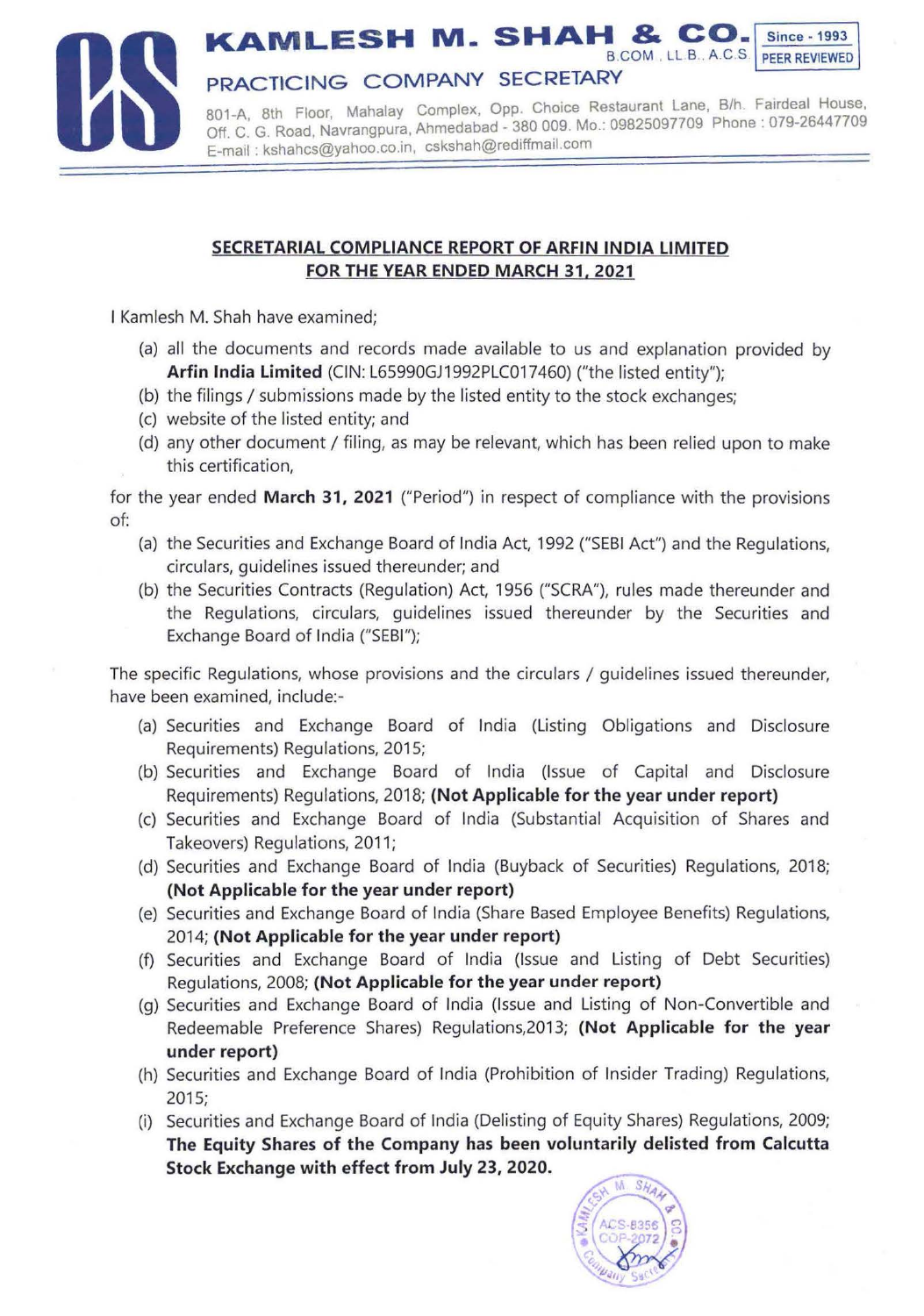

and circulars / guidelines issued thereunder and based on the above examination, I hereby report that, during the period under report:

(a) The listed entity has complied with the provisions of the above Regulations and circulars / guidelines issued thereunder, except in respect of matters specified below:-

| Sr.<br>No    | <b>Compliance Requirement</b><br>(Regulations / circulars /<br>guidelines including<br>specific clause) | <b>Deviations</b>                                                                                                                                                                                                                                                                                                | <b>Observations / Remarks of the</b><br><b>Practicing Company Secretary</b>                                                                                                                                                                                                                                                                                                                                                                                                                                                                        |  |
|--------------|---------------------------------------------------------------------------------------------------------|------------------------------------------------------------------------------------------------------------------------------------------------------------------------------------------------------------------------------------------------------------------------------------------------------------------|----------------------------------------------------------------------------------------------------------------------------------------------------------------------------------------------------------------------------------------------------------------------------------------------------------------------------------------------------------------------------------------------------------------------------------------------------------------------------------------------------------------------------------------------------|--|
| $\mathbf{1}$ | Regulation $17(1)(c)$ of the<br>Regulations,<br><b>SEBI</b><br>(LODR)<br>2015                           | The Board of Directors of the top<br>2000 listed entities (with effect<br>from April 1, 2020) shall comprise<br>of not less than six Directors.<br>The Board of Arfin India Ltd shall<br>comprise of less than six directors<br>due to casual vacancy occurred by<br>the resignation of Independent<br>Director. | The casual vacancy of Independent<br>Director was filled by the board of<br>directors after the period of three<br>months from the date of resignation due<br>to delay by the management in finding<br>the suitable person. The COVID-19<br>pandemic and the consequent lockdown<br>restrictions imposed by state / central<br>governments has<br>also<br>impacted<br>Company's operations and compliances<br>during the quarter ended June 30, 2020.<br>However the Company has complied<br>with the mentioned provisions w.e.f July<br>04, 2020. |  |

- (b) The listed entity has maintained proper records under the provisions of the above Regulations and circulars / guidelines issued thereunder insofar as it appears from my examination of those records.
- (c) The following are the details of actions taken against the listed entity/ its promoters / directors / material subsidiaries either by SEBI or by Stock Exchanges (including under the Standard Operating Procedures issued by SEBI through various circulars) under the aforesaid Acts / Regulations and circulars / guidelines issued thereunder:

| Sr.<br>No. | Action<br>taken by          | <b>Details of violation</b>                                                                           | <b>Details of action</b><br>taken E.g. fines,<br>warning letter,<br>debarment, etc. | <b>Observations / Remarks of the</b><br><b>Practicing Company Secretary, if any.</b>                                                                                                                                                                                                            |
|------------|-----------------------------|-------------------------------------------------------------------------------------------------------|-------------------------------------------------------------------------------------|-------------------------------------------------------------------------------------------------------------------------------------------------------------------------------------------------------------------------------------------------------------------------------------------------|
| 1.         | Bombay<br>Stock<br>Exchange | Non-Compliance<br>of<br>Regulation $17(1)(c)$ of the<br>Regulations,<br>(LODR)<br><b>SEBI</b><br>2015 | Fine levied by BSE                                                                  | The Company has provided its submission<br>to Stock Exchange, which is yet to be<br>decided for quarter ended June 30, 2020.<br>The Company has paid fine of Rs. 17,700<br>for the quarter ended September 30, 2020<br>as the company has complied with the<br>provisions w.e.f. July 04, 2020. |